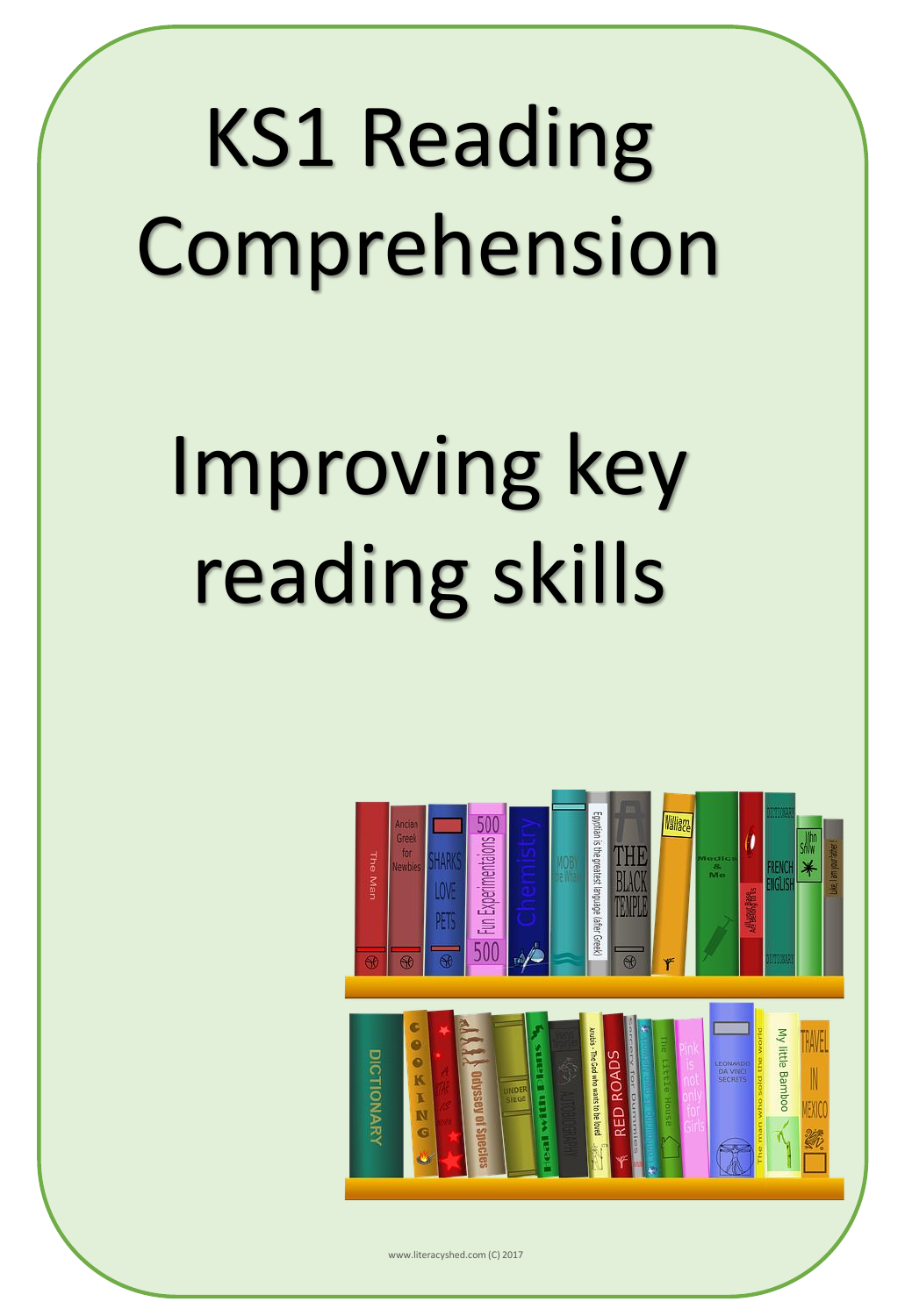



We use these skills throughout Year 1 and 2. At the end of Year 2 they are introduced to the term VIPERS. This is a shortened version of the skills without the pictures. It is the same thing!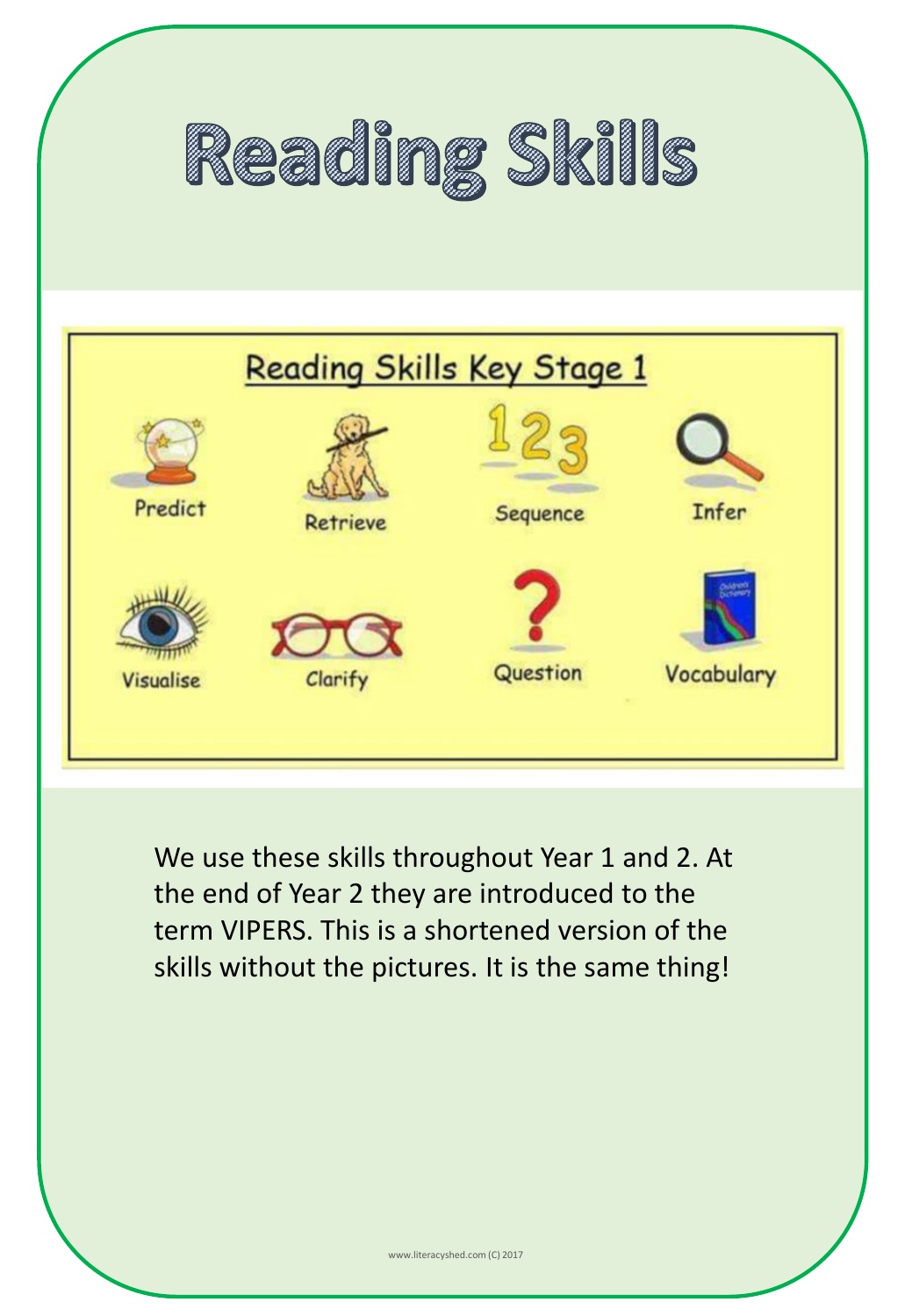

# **V**ocabulary **V**ocabulary

Draw upon knowledge of vocabulary in order to understand the text.

- What does the word ………. mean in this sentence?
- Find and copy a word which means ……….
- What does this word or phrase tell you about .........?
- Which word in this section do you think is the most important? Why?
- Which of the words best describes the character/setting/mood etc?
- Can you think of any other words the author could have used to describe this?
- Why do you think ………. is repeated in this section?

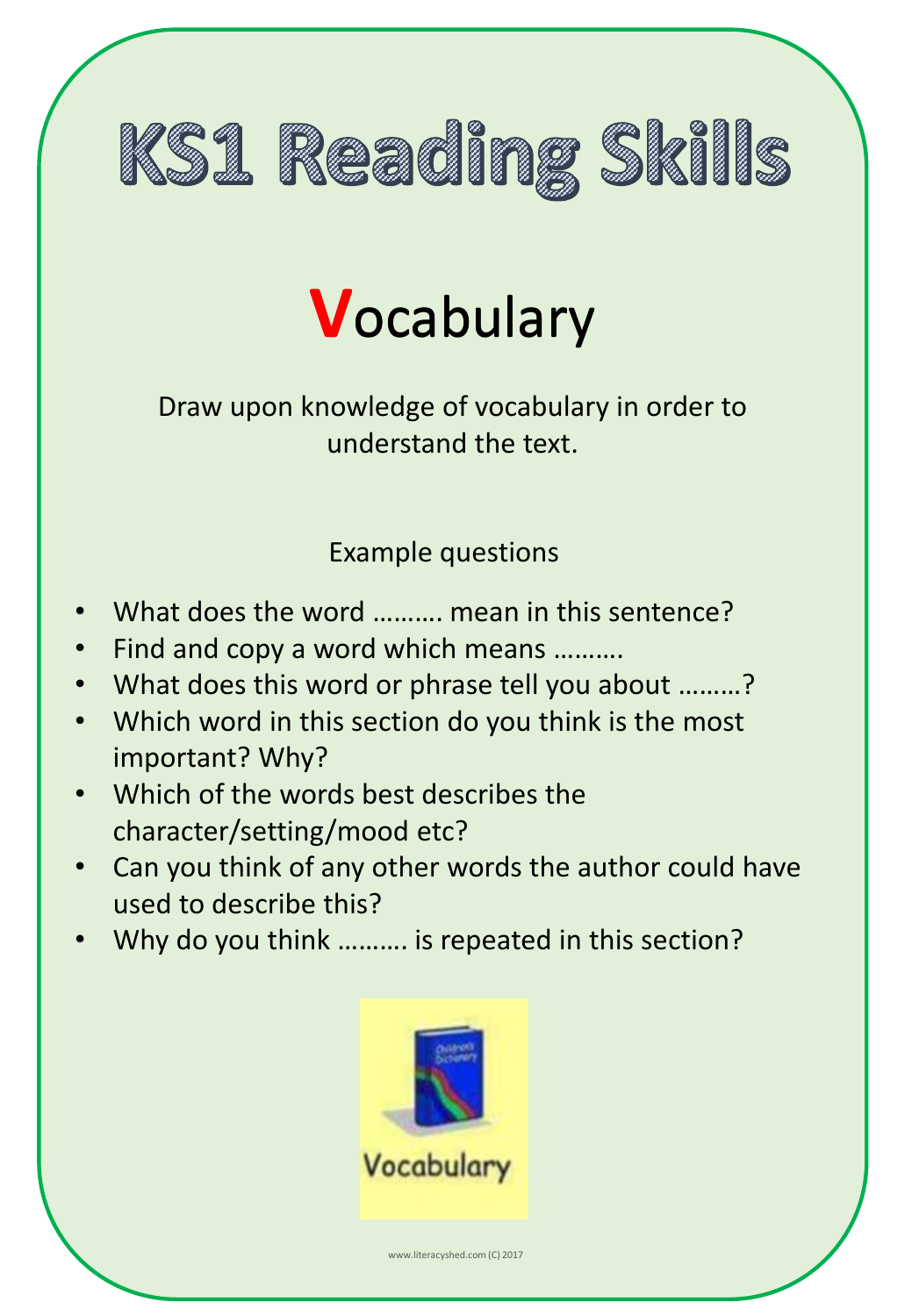

### **I**nfer

#### Make inferences from the text.

- Why was……. feeling……..?
- Why did ………… happen?
- Why did ………. say ……….?
- Can you explain why……….?
- What do you think the author intended when they said……….?
- How does ………. make you feel?

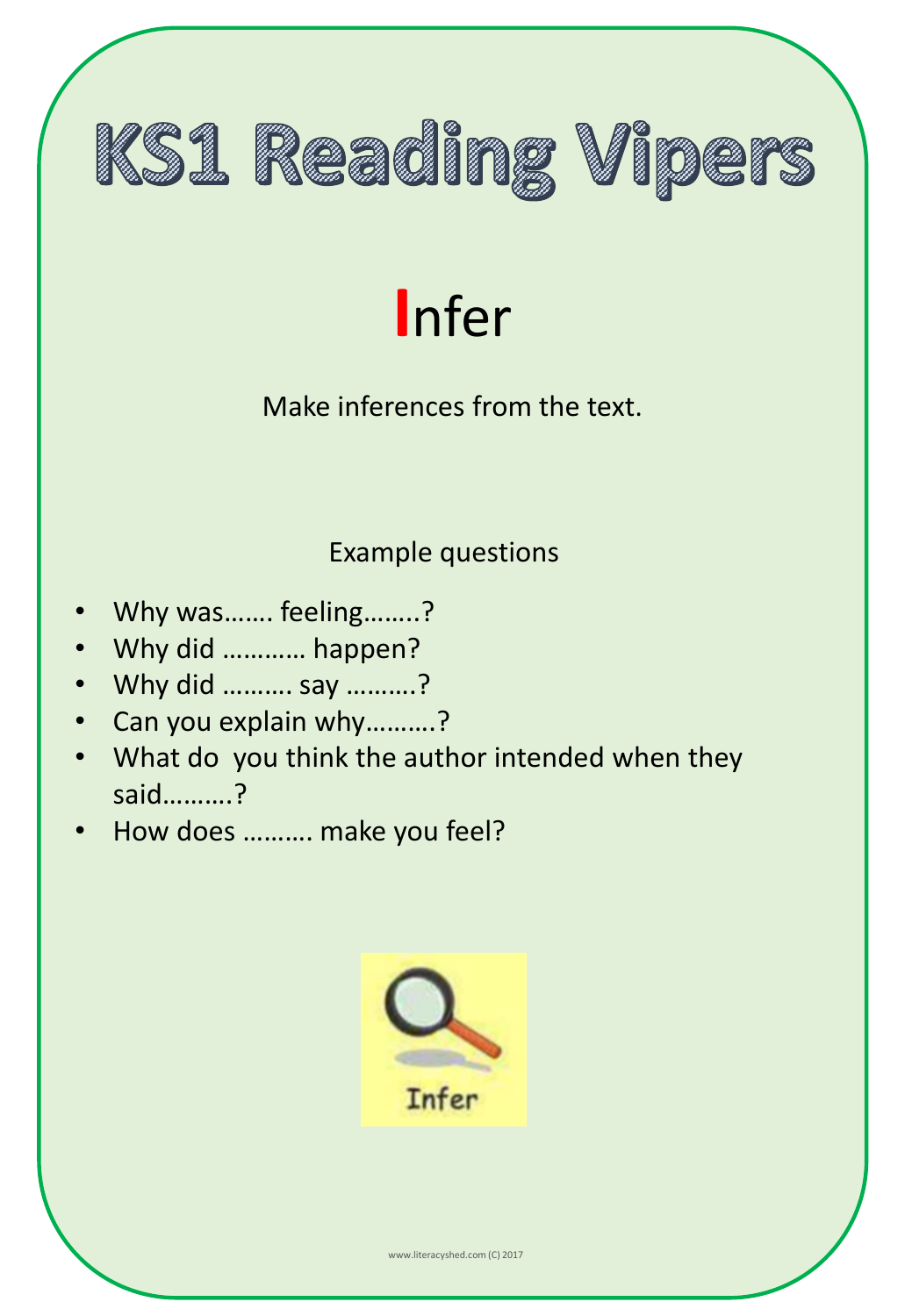

## **P**redict

Predict what you think will happen based on the information that you have been given.

- Look at the book cover/blurb what do you think this book will be about?
- What do you think will happen next? What makes you think this?
- How does the choice of character or setting affect what will happen next?
- What is happening? What do you think happened before? What do you think will happen after?
- What do you think the last paragraph suggests will happen next?

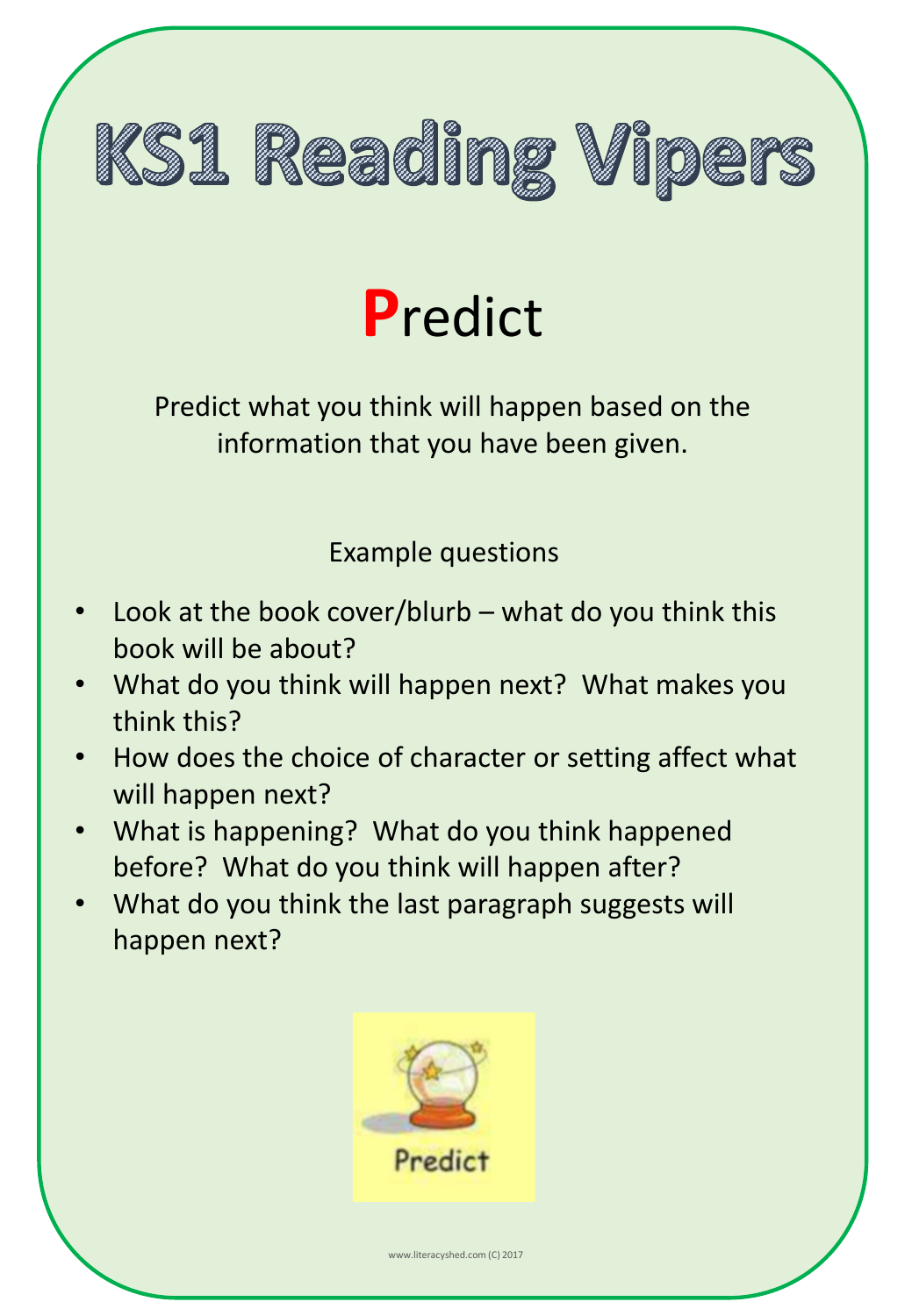

## **E**xplain/Clarify/Question

Explain your preferences, thoughts and opinions about the text.

- Who is your favourite character? Why?
- Why do you think all the main characters are girls in this book?
- Would you like to live in this setting? Why/why not?
- Is there anything you would change about this story?
- Do you like this text? What do you like about it?



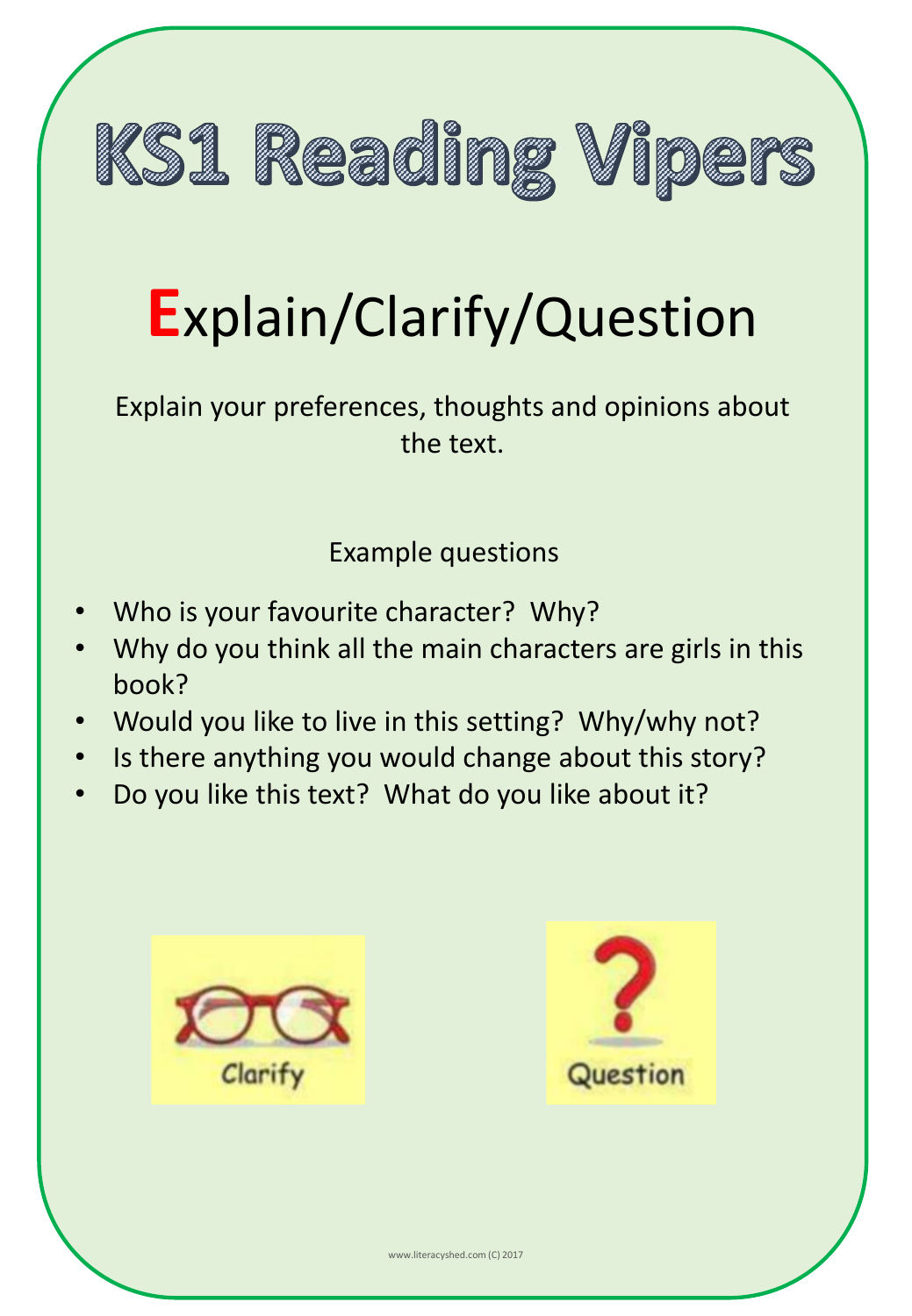

### **R**etrieve

Identify and explain the key features of fiction and nonfiction texts such as: characters, events, titles and information.

#### Example questions

- What kind of text is this?
- Who did…..?
- Where did….?
- When did…..?
- What happened when…..?
- Why did …….. happen?
- How did …….?
- How many…..?
- What happened to……?



www.literacyshed.com (C) 2017